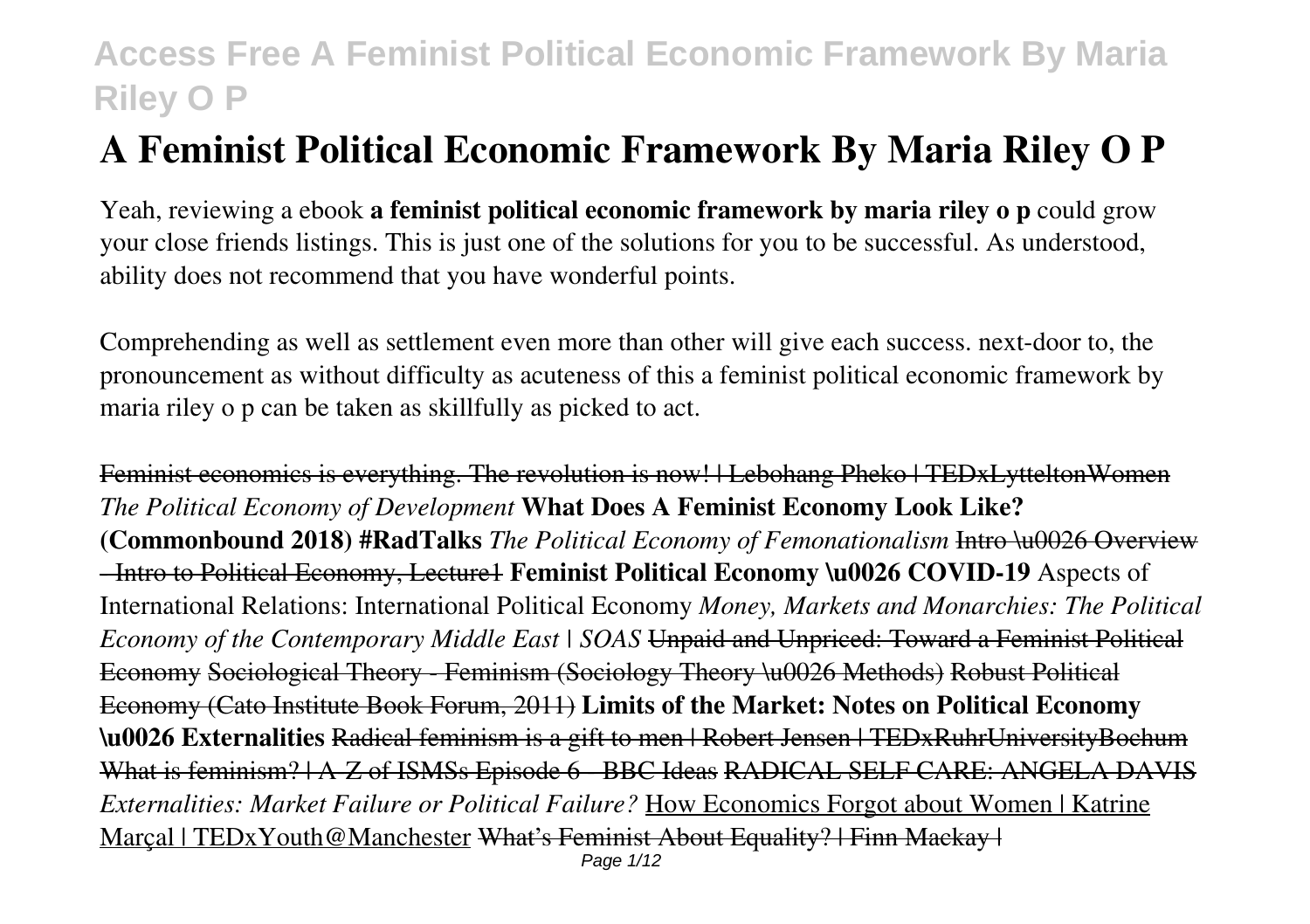TEDxCoventGardenWomen Free Market Masters Friedrich Hayek Women as Economic Change Agents

Gender Equality in Supply Chains

Five Reasons Why Economics Is Political | Economics for People with Ha-Joon Chang*Shirin Rai: Feminist everyday political economy: Space, time, and violence*

Feminist Everyday Political Economy: Space, Time and Violence by Shirin M. Rai

Key Approaches in International Political EconomyGender, Protests and Political Change in Africa? Virtual Book Talk Revolutionary Feminisms: Virtual Book Launch *Angela Davis: Frameworks For Radical Feminism* Ankica ?akardi?: Luxemburgian Critique of Political Economy A Feminist Political Economic Framework

(PDF) A Feminist Political Economic Framework | Liepollo Pheko - Academia.edu Academia.edu is a platform for academics to share research papers.

(PDF) A Feminist Political Economic Framework | Liepollo ...

A Feminist Political Economic Framework. FPE deconstructs and reframes basic neo-liberal assumptions and in the process refocuses economic theory and constructs alternatives. It uses a political economic approach, which is "the study of society as an integrated whole.". This approach identifies and analyzes "social relations as they relate to the economic system of production" (Drache 1978 as quoted in Bezanson and Luxton 2006, 12).

[PDF] A Feminist Political Economic Framework | Semantic ...

A Feminist Political Economic Framework Feminist everyday political economy: Space, time, and Page 2/12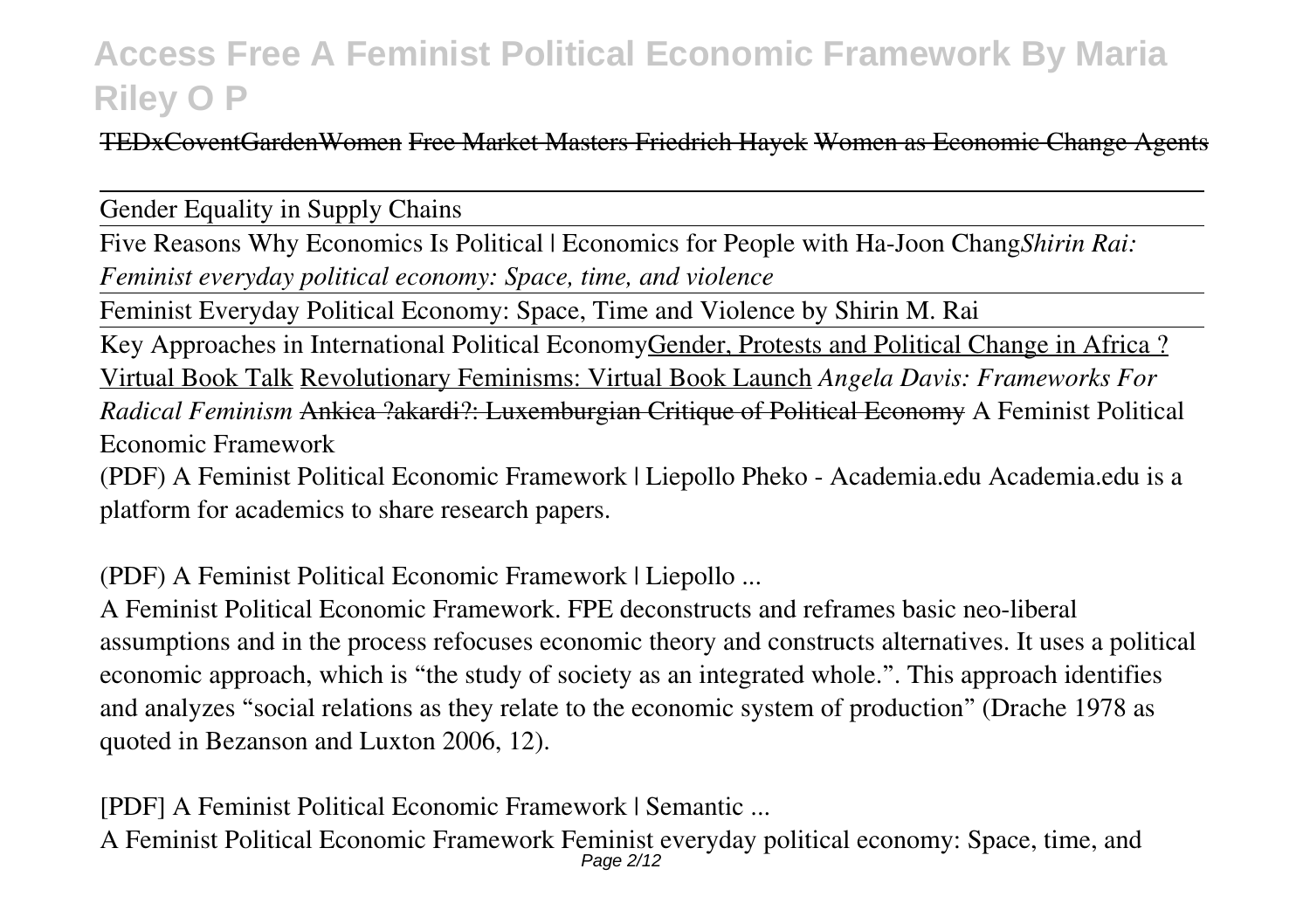violence In this article, we aim to make a feminist intervention in the debates about the nature of the everyday in International Political Economy (IPE) by situating our discussion of the

#### [eBooks] A Feminist Political Economic Framework By Maria ...

Abstract. This article develops a feminist political economy framework for analyzing employmentrelated geographical mobility. We emphasize the relevance of political economy studies of class, neoliberalism, and globalization as well as feminist research on the interconnectedness between paid employment and social reproduction. Overall, we make the case for attending to how class, gender, racialization and/or ethnicity, citizenship, and other forms of difference are core constitutive ...

Towards A Feminist Political Economy Framework for ...

Abstract This article develops a feminist political economy framework for analyzing employmentrelated geographical mobility. We emphasize the relevance of political economy studies of class, neoliberalism, and globalization as well as feminist research on the interconnectedness between paid employment and social reproduction.

Towards A Feminist Political Economy Framework for ...

Feminist political ecology is a subfield that brings feminist theory, objectives, and practices to political ecology, which is an analytical framework based on the assumption that ecological issues must be understood and analyzed in relation to political economy (and vice versa). Feminist political ecologists hold that gender is a crucial variable – in relation to class, race, and other relevant dimensions of political ecological life – in constituting access to, control over, and ...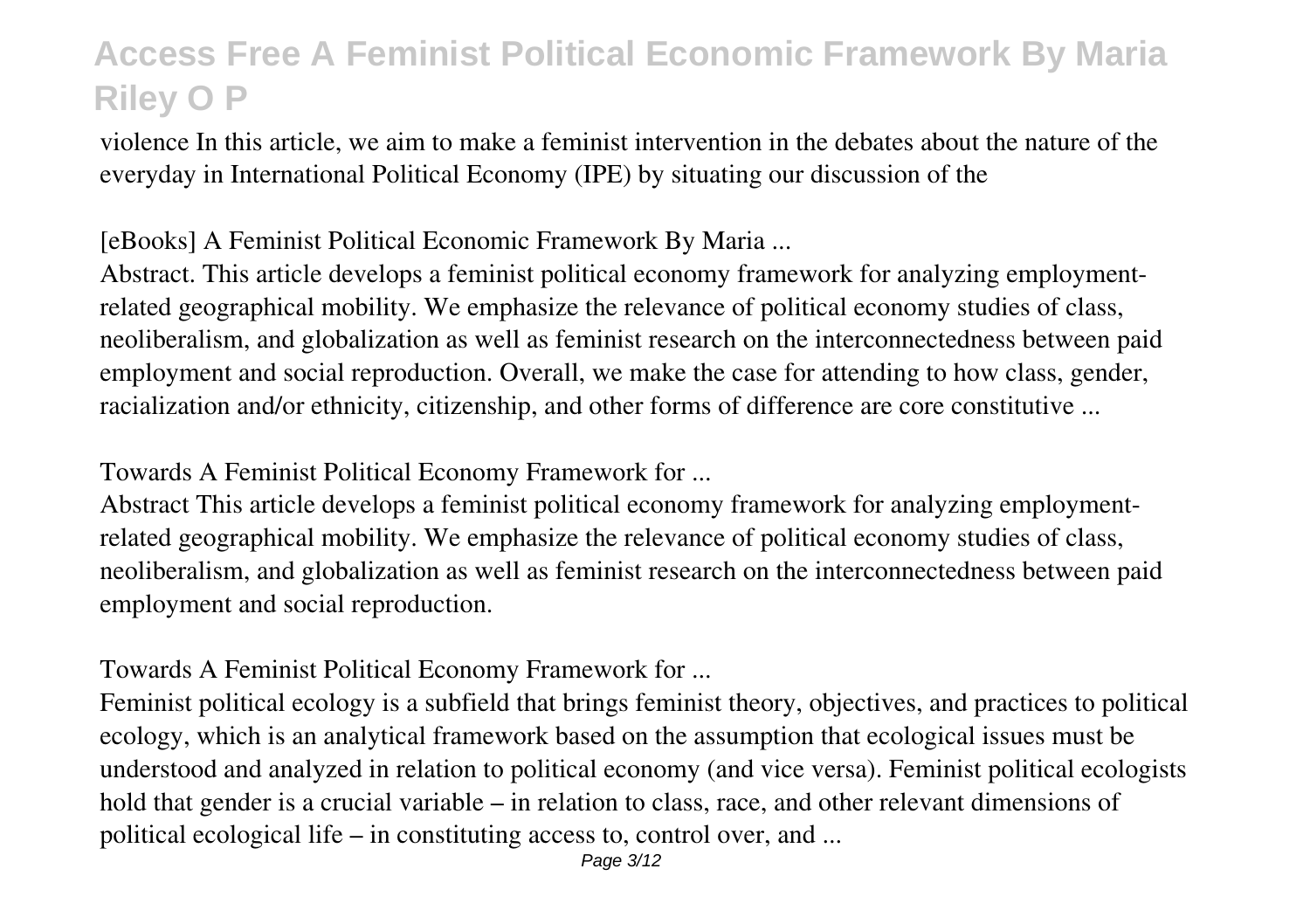Feminist Political Ecology - Sundberg - - Major Reference ...

Feminist political economy. We facilitate research and discussion of the gendered dimensions of the global political economy. About. We focus on the complex ways deeply ingrained gender norms and relations condition and are being conditioned by, political-economic practices and distributional outcomes.

Feminist political economy - School of Social Sciences ...

Feminist political ecology is a subfield that brings feminist theory, objectives, and practices to political ecology, an analytical framework based on the assumption that ecological issues must be...

(PDF) Feminist Political Ecology - ResearchGate

The geography of feminist economics, one of the sub-disciplines of economic geography, aims to study the gendered nature of economic processes, confined largely to the issues of work and labor....

#### (PDF) Feminist Political Economy - ResearchGate

Feminist economics analyses the interrelationship between gender and the economy. Thereby, feminist economics also takes the unpaid, non-market intermediated part of the economy and society into account and examines the driving forces behind common dichotomies such as economic–social, productive–reproductive, masculine–feminine, paid–unpaid or public–private.

Feminist Economics | Exploring Economics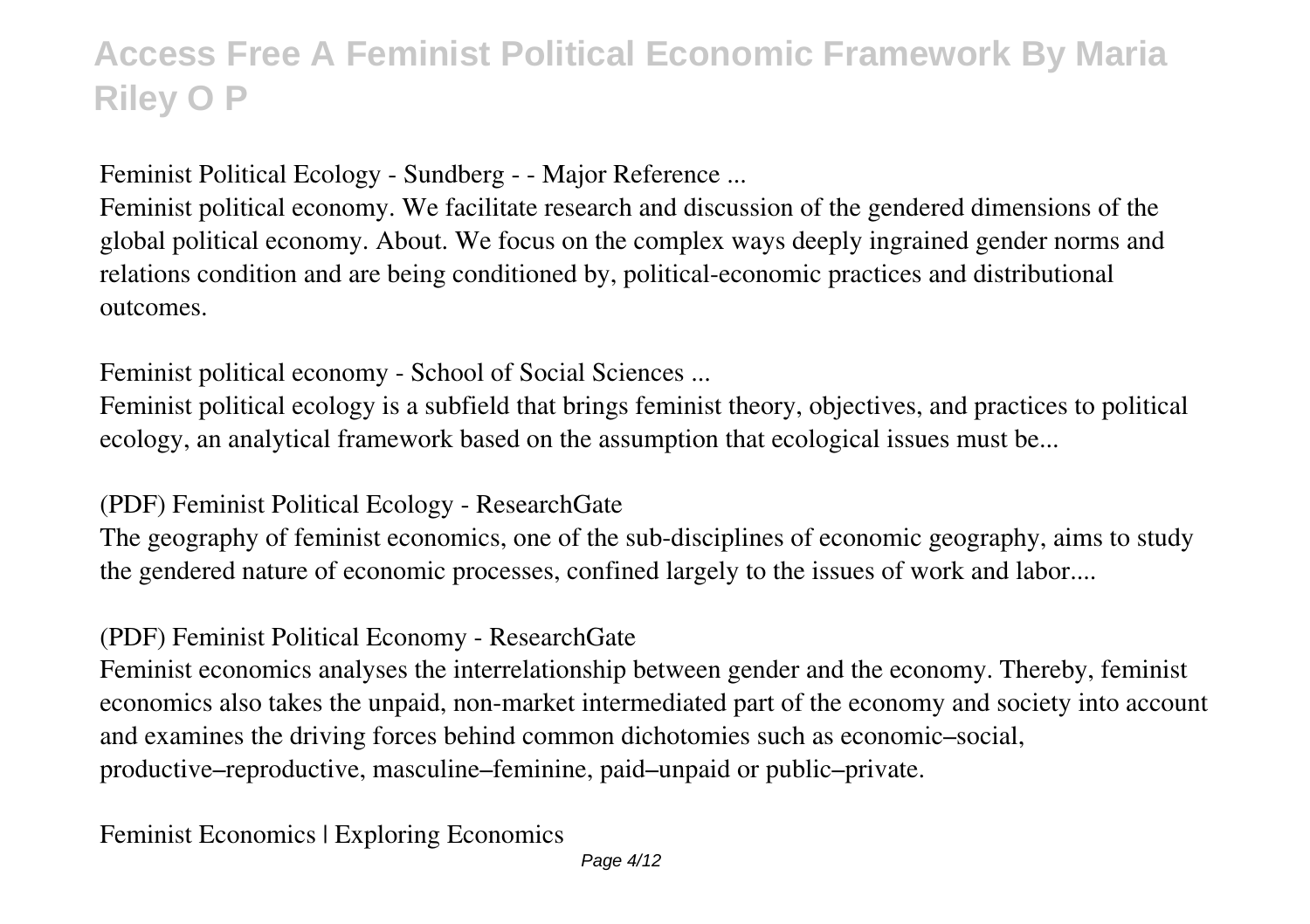The conceptual framework of feminism, as a reactionary ideology, basically consists of 'power,' 'woman,' 'rights,' and 'equality'. The same can be said of African feminism, which has on its priority list such goals as self-determination, which have economic overtones sewn on a materialistic metaphysic.

#### The conceptual framework of feminism - UKEssays.com

What is Feminist Framework. 1. A feminist framework occupies a political position seeking changes on behalf of women by focusing on promoting an understanding of women as a group amongst many within any society identified by different needs, desires, values, and priorities due to their role and the position they occupy within these societies.

#### What is Feminist Framework | IGI Global

The Discussion Map charts important debates from the pages of E PW. Kimberle Crenshaw theorised "intersectionality" as a concept in a 1989 article titled " Demarginalizing the Intersection of Race and Sex: A Black Feminist Critique of Antidiscrimination Doctrine, Feminist Theory and Antiracist Politics. " She sought to capture the simultaneous and compounded form of oppression that African ...

Is 'Intersectionality' a Useful Analytical Framework for ...

Participants were introduced to a methodology for conducting a feminist political economy analysis, including a myriad of questions and topics that can be explored under a feminist political economy framework, which can assess for example, investment in public goods, environmental degradation, care economies, and remittances.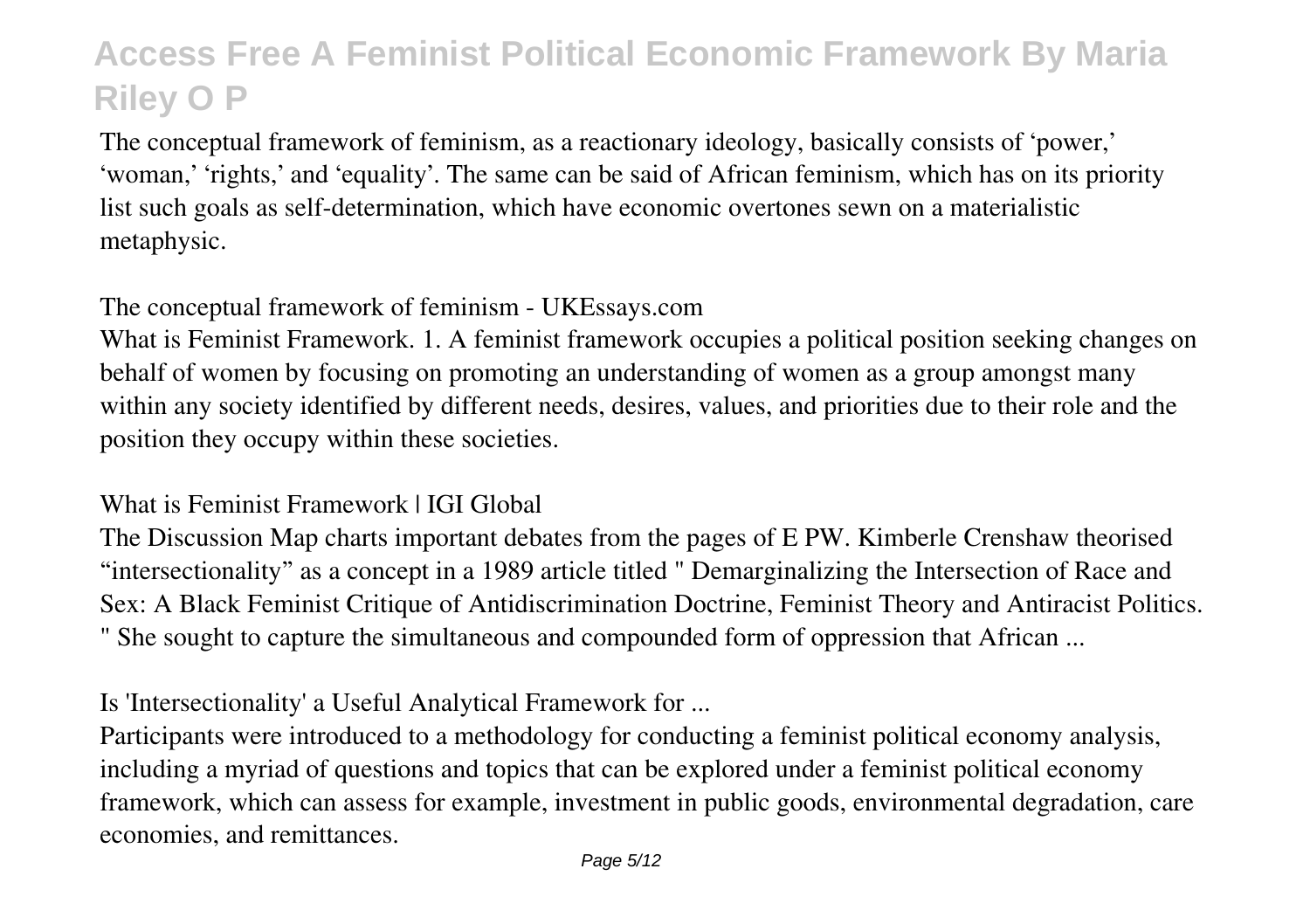Women Peacebuilders Discuss Feminist Political Economy in ...

Feminist economics is a school of economic thought and political action that gained important visibility during the 1990s, although its origins can be dated back to the mid?19 th century. Since then, feminist economics has developed its own concepts, analytical frameworks, and methodologies.

Feminist Economics: Theoretical and Political Dimensions ...

political/ideological orientation. According to this approach, which typically equates "feminism" with "feminist theory," "liberal feminists" such as Betty Friedan (see Significant Others, p. 317), focus on how political, economic, and social rights can be fully extended to women within contemporary soci-

7 Feminist and Gender theories - SAGE Publications Inc

Feminism is an ideology and set of movements that work to achieve social, political and economic equality between the sexes. 1 What is intersectional feminism?

How we practise feminism at work | ActionAid UK

We argue that the Women, Peace and Security agenda reproduces a neoliberal understanding of economic empowerment that inadequately captures the reality of women's lives in post-war settings for two reasons: first, it views formal and informal economic activities as dichotomous and separate, rather than as intertwined and constitutive of each other; and, second, it conceptualizes agency as individual, disembodied, abstract, universalizing and conforming to the requirements of the ...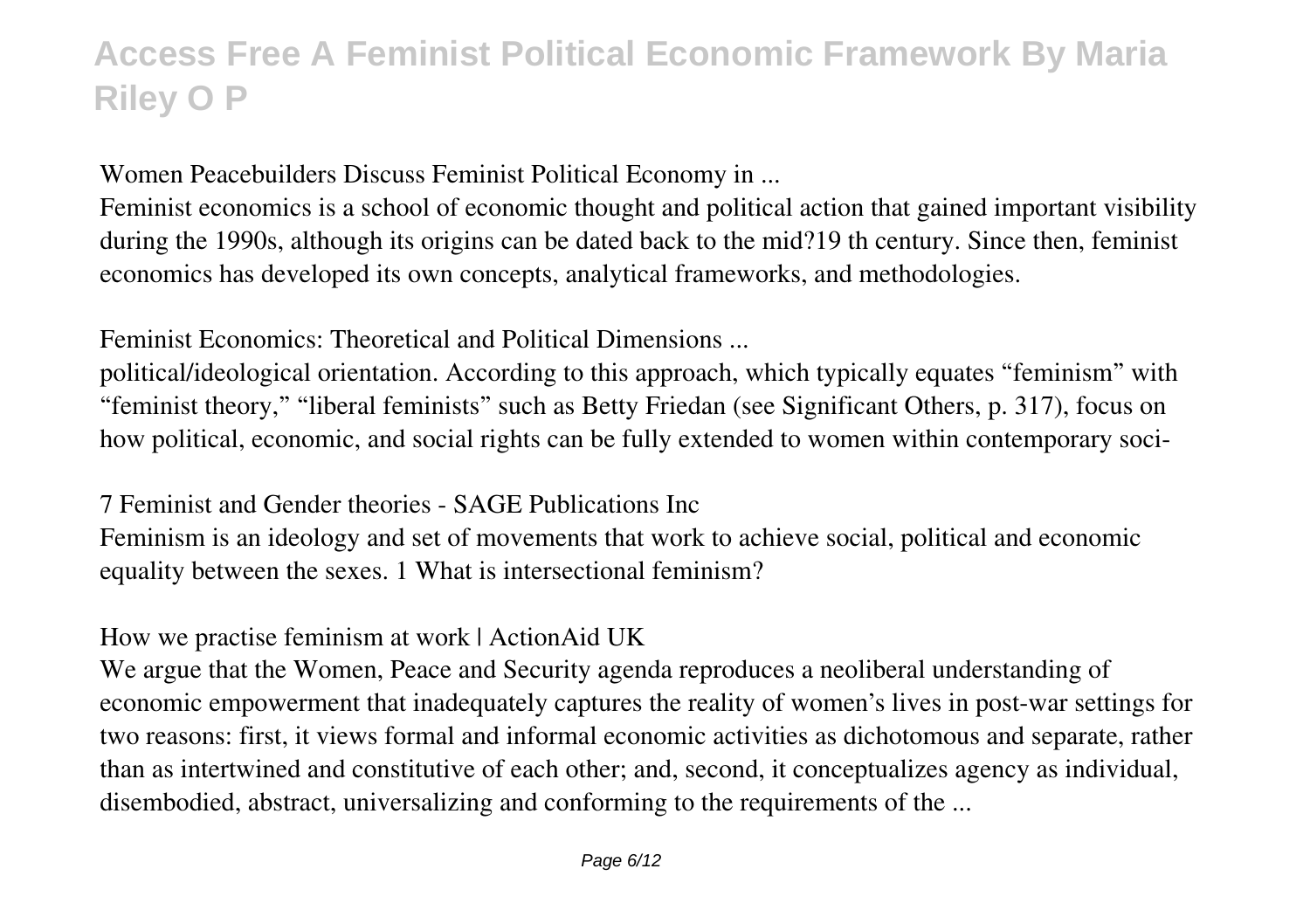This book envisages a different form of our economies where care work and care-full relationships are central to social and cultural life. It sets out a feminist vision of a caring economy and asks what needs to change economically and ecologically in our conceptual approaches and our daily lives as we learn to care for each other and non-human others. Bringing together authors from 11 countries (also representing institutions from 8 countries), this edited collection sets out the challenges for gender aware economies based on an ethics of care for people and the environment in an original and engaging way. The book aims to break down the assumed inseparability of economic growth and social prosperity, and natural resource exploitation, while not romanticising social-material relations to nature. The authors explore diverse understandings of care through a range of analytical approaches, contexts and case studies and pays particular attention to the complicated nexus between re/productivity, nature, womanhood and care. It includes strong contributions on community economies, everyday practices of care, the politics of place and care of non-human others, as well as an engagement on concepts such as wealth, sustainability, food sovereignty, body politics, naturecultures and technoscience. Feminist Political Ecology and the Economics of Care is aimed at all those interested in what feminist theory and practice brings to today's major political economic and environmental debates around sustainability, alternatives to economic development and gender power relations.

Using a feminist political economy approach, contributors document the impact of current socio-Page 7/12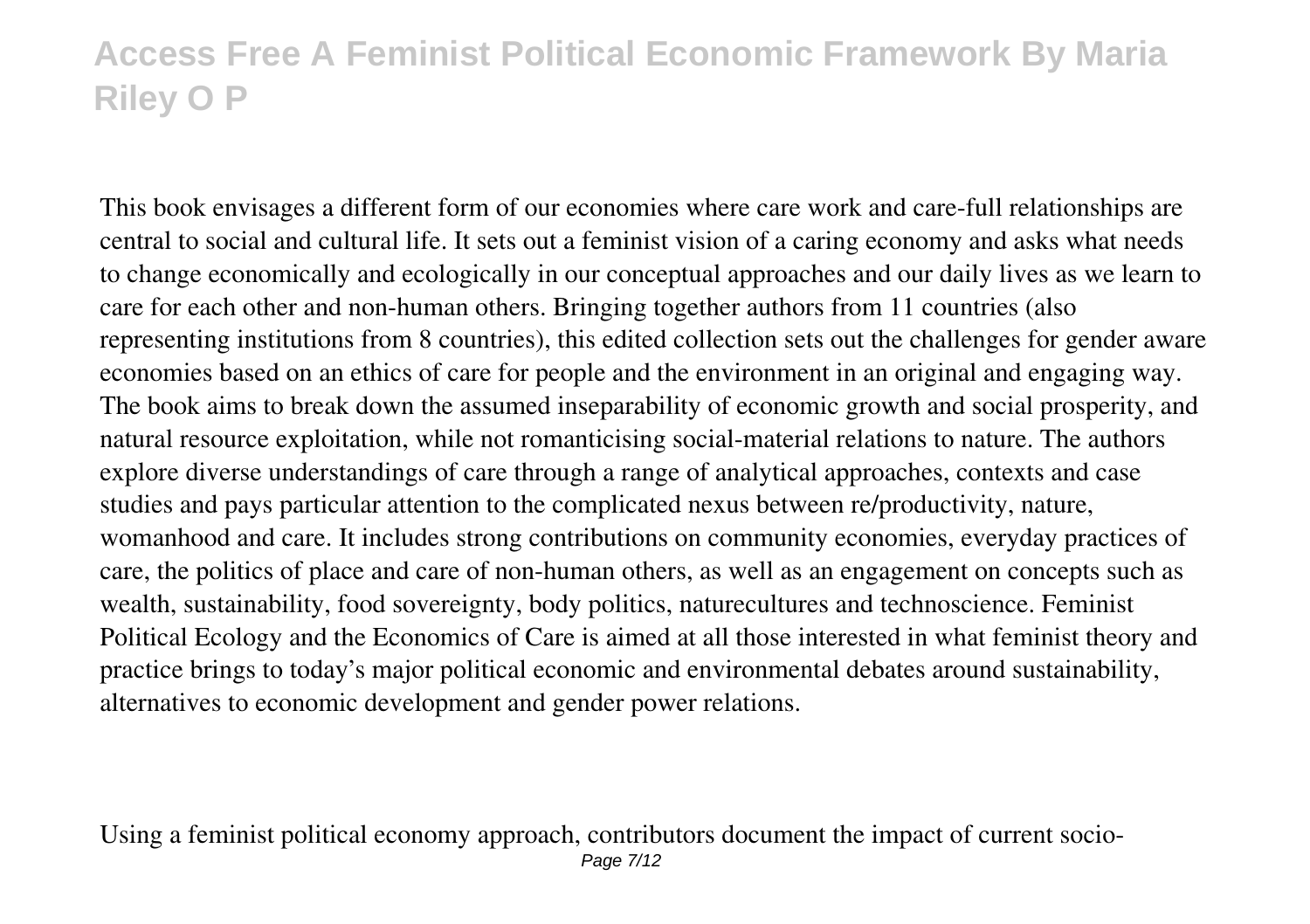economic policies on states, markets, households, and communities. Relying on impressive empirical research, they argue that women bear the costs of and responsibility for care-giving and show that the theoretical framework provided by feminist analyses of social reproduction not only corrects the genderblindness of most economic theories but suggests an alternative that places care-giving at its centre. In this illuminating study, they challenge feminist scholars to re-engage with materialism and political economy to engage with feminism.

This volume brings together the work of outstanding feminist scholars who reflect on the achievements of feminist political economy and the challenges it faces in the 21st century. The volume develops further some key areas of research in feminist political economy – understanding economies as gendered structures and economic crises as crises in social reproduction, as well as in finance and production; assessing economic policies through the lens of women's rights; analysing global transformations in women's work; making visible the unpaid economy in which care is provided for family and communities, and critiquing the ways in which policy makers are addressing ( or failing to address) this unpaid economy.

This engaging new text uses a feminist lens to crack open the often hidden worlds of gender and work, addressing enduring questions about how structural inequalities are produced and why they persist. Making visible the social relationships that drive the global economy, the book explores how economic transformations not only change the way we work, but how we live our lives. The full extent of changing patterns of employment and the current financial crisis cannot be fully understood in the confines of narrow conceptions of work and economy. Feminists address this shortcoming by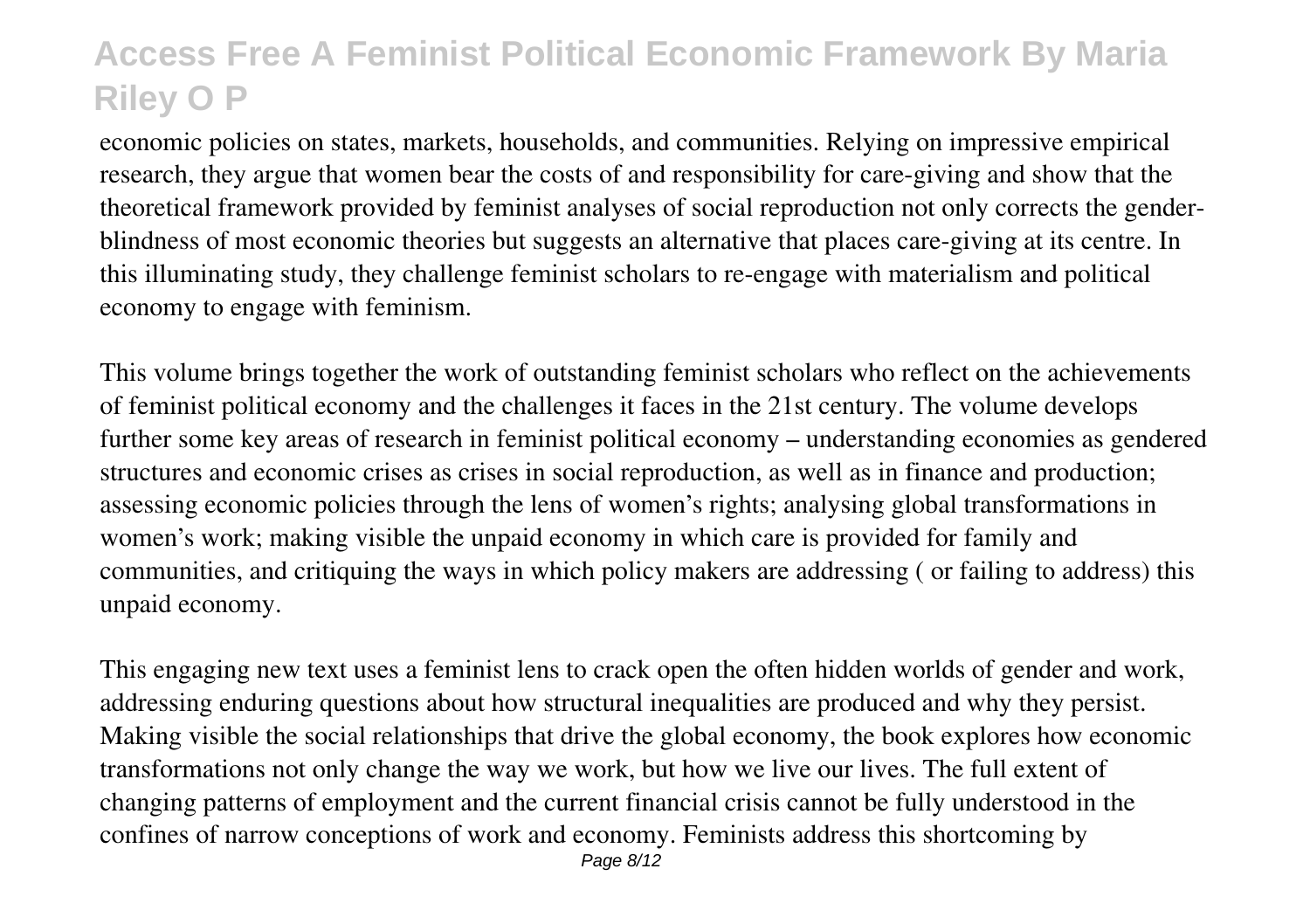developing both a theory and a political movement aimed at unveiling the power relations inherent in old and new forms of work. By providing an analysis of gender, work, and the economy, Heidi Gottfried brings to light the many faces of power from the bedroom to the boardroom. A discussion of globalization is threaded throughout the book to uncover the impact of increasing global interconnections, and vivid case studies are included, from industrialized countries such as the US and the global cities of New York, London, and Tokyo, as well as from developing countries and the emerging global cities of Beijing, Shanghai, and Dubai. This comprehensive analysis of gender and work in a global economy, incorporating sociology, geography, and political economy perspectives, will be a valued companion to students in gender studies and across the social sciences more generally.

This collection sets out how a gendered approach to political economy can help us understand the inherently gendered structures that characterise our society, and provide the foundation for a truly interdisciplinary social science. It provides a comprehensive coverage of gendered political economy what it is, where it is and, perhaps more importantly, how it should develop. The twelve chapters that make up this volume combine the development of a theoretical framework with empirical examples, which illustrate the core concerns of gendered political economy.

#### Technology, Gender and Power in Africa

"Rai subjects the projects of both national development and globalization to searching scrutiny through a gender lens. Her emphasis on the intersection of gender and other forms of inequality is very timely. An excellent text for a wide range of courses in politics, sociology and development studies." --Diane Elson, Page  $9/12$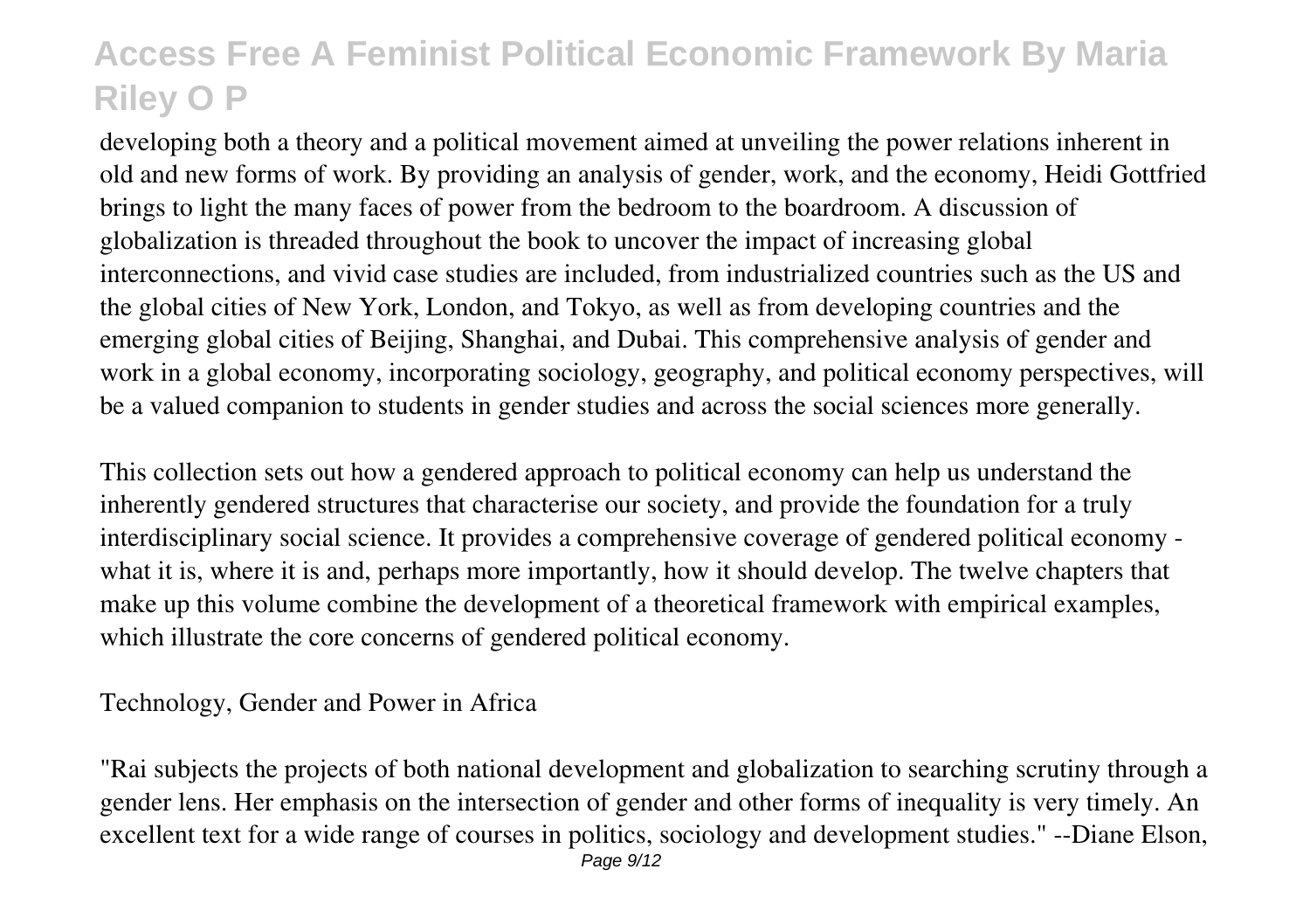University of Essex Shirin Rai pushes us to rethink development. She brings us to ear a feminist analysis that grows out of her nuanced understanding of both China's and India's gendered experience. Readers will find fresh ideas and sharp caveats about how patriarchy is sustained and fought over globally. --Cynthia Enloe, Clark University This important book ranges across contemporary debates in the study of gender and political economy. It situates differing gender-based theories in the context of wider political and historical processes such as colonialism, post-colonialism, Cold War politics, the New World Order, globalization and democratization. Shirin Rai focuses on the gendered nature of the political economy of development, and the shifts that have occurred as economies and states have moved from a development process that is state-focused to one that is clearly framed by globalization. Differences between men and women, and differences between women in contrasting social and geographical positions, are explored in relation to their influence on political practice. Rai considers how the structures of economic and political power frame men and women and examines the consequences of these gendered positionings. She makes important connections between the political narratives of different levels of governance and examines the discourse of empowerment at these different levels. The book concludes by reflecting on the way men and women are coping with the challenges of globalization and argues that women's movements need to re-establish the link between the recognition of difference and the redistribution of economic and social resources if they are to maintain their radical edge. This will be essential reading for undergraduates and graduates in politics, development studies and gender studies.

Of the research conducted on, about, and for women, little has focused on gender among elderly people. Is there a quality of life difference between elderly women and men? Does ageism affect older women Page 10/12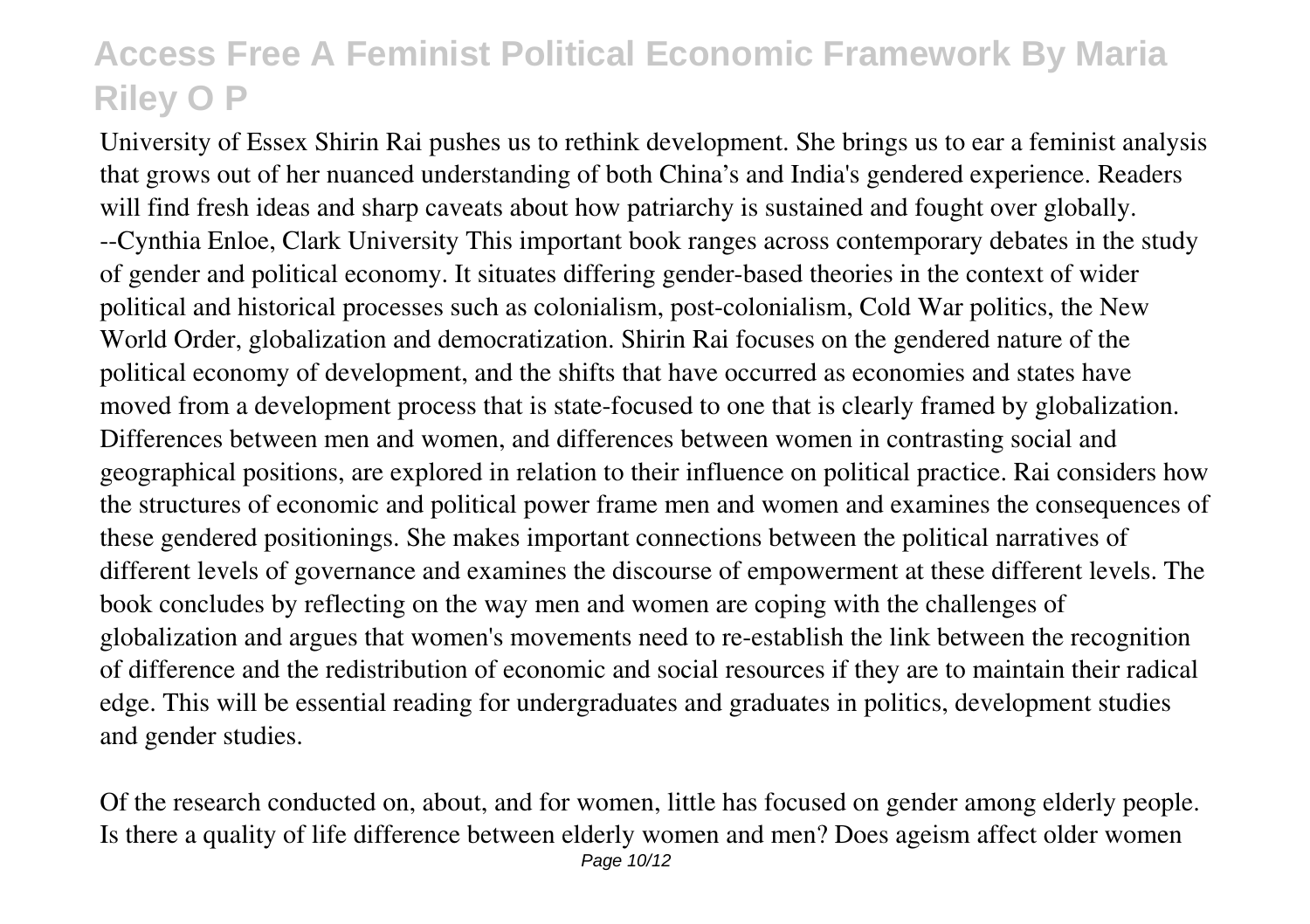more than their male counterparts? How can elderly women empower themselves to change inadequate living conditions? Considering these and other questions, Gender and Later Life examines how gender and class influence the well-being of people in later life and considers if these factors are more relevant than chronological age. The authors use a political economy perspective to integrate research on aging and gender and to provide a better understanding of gender differences in later life. Essential reading for those with interests in women's studies, social gerontology, medical sociology, and social policy. "The use of the political economic framework provides an enlightening, provocative foundation for understanding the issues of gender and aging. The insights provided into the life span dynamics of later life dependency are convincingly presented. The realistic conclusion derived from reading this very important book is that we can do little to respond to the issues of gender and aging until we have resolved gender, class, and racial inequities occurring across the life span. However, until such resolution occurs, we must continue to seek ways to respond to the material, health, and caring resource limitations of aging women. . . . The conclusions of the book provide important insights that need to be understood by professionals and lay people of all backgrounds. Although academic in nature, the insights presented have value for all those concerned about quality of life for womenacross the life span. The book is highly recommended for use in graduate courses related to public policy, gender, or aging studies." --Journal of Women and Aging "This is a complex but concise and well-organized book, an important contribution to the development of productive links between sociology and gerontology." --Sociology "This book has, with facts and figures, shaken me up and opened my eyes so I could see the connections in the jigsaw of oppression. Highly readable, clear and challenging. I recommend it as essential reading for all those in the struggle for equality of opportunity for all." --Radical Statistics Newsletter "The book has many virtues. . . . I hope that [Gender and Later Life] will be widely read by